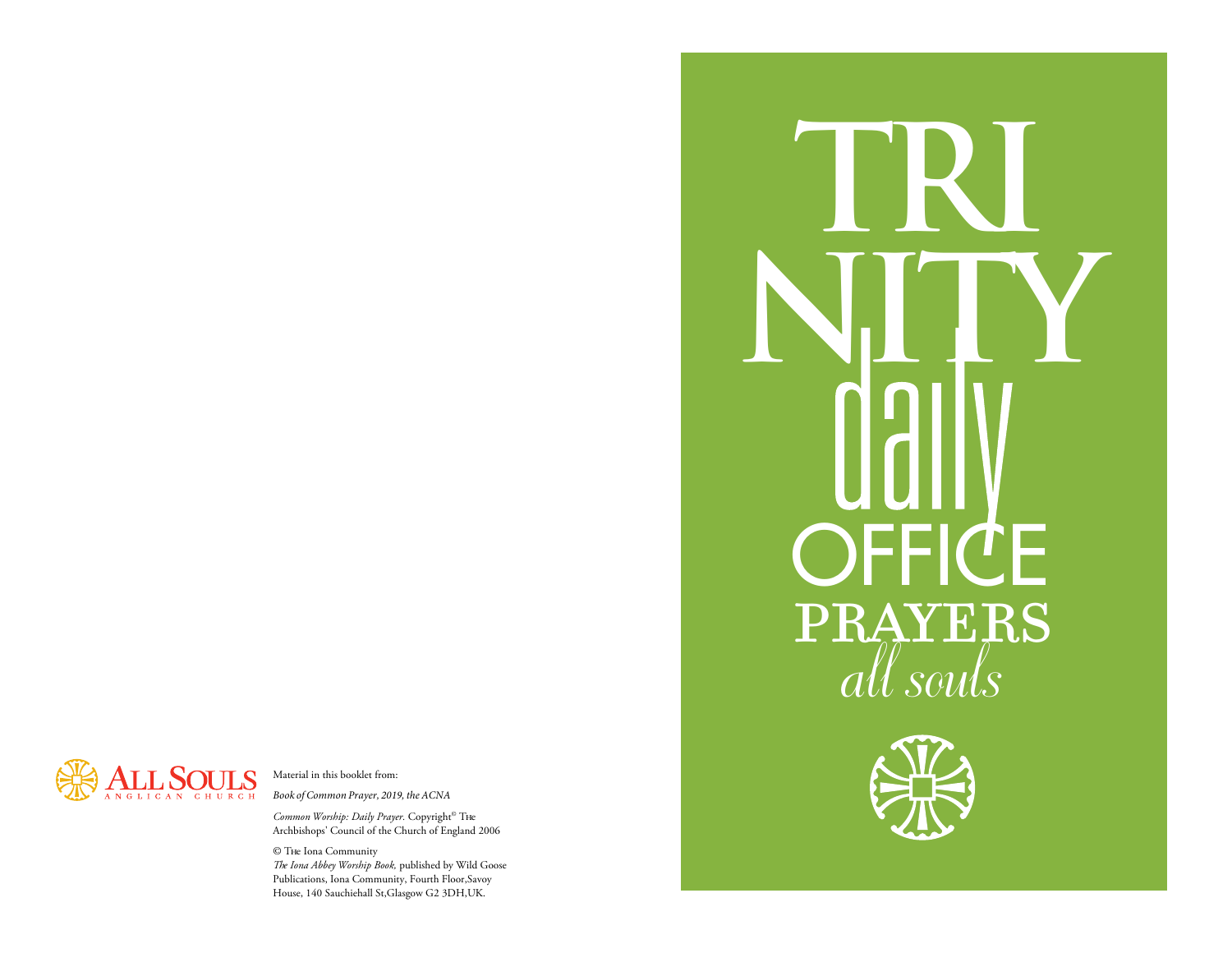# *morning prayer*

#### preparation

O Lord, open our lips **and our mouth shall proclaim your praise.**

#### **prayer of thanksgiving**

From the rising of the sun, till its setting in the west **God's holy name be praised.**  On the lips of children, by babies at their mother's breast **God's holy name be praised.**  In the visions of the old and the dreaming of the young **God's holy name be praised.**  Let all that has life and breath praise the Lord **Amen. We praise the Lord.**

#### **opening prayer**

O God our Creator, Your kindness has brought us the gift of a new morning Help us to leave yesterday and not to covet tomorrow But to accept the uniqueness of today.

#### *Silence is kept.*

Jesus Christ, Son of God have mercy upon us. **Jesus Christ, Son of God, have mercy upon us.** 

As we rejoice in the gift of this new day, so may the light of your presence, O God, set our hearts on fire with love for you; now and for ever.

# the word *of* god

#### **psalmody**

The appointed psalmody is said. *Each psalm or group of psalms may end with:*

**Glory to the Father and to the Son and to the Holy Spirit; as it was in the beginning is now and shall be for ever. Amen.**

#### **scripture readings:**

The BCP daily lectionary readings and the Collect for the Week can be accessed at dailyoffice2019.com or in your personal Book of Common Prayer. These Scriptures may be read at designated offices or you may choose one or more tracks of the continuous readings of an Old Testament, Epistle, and Gospel to follow throughout the season at your own appointed times. Intercessions for the members of our community are available as a paper insert in the Narthex or at allsouls.com/prayer/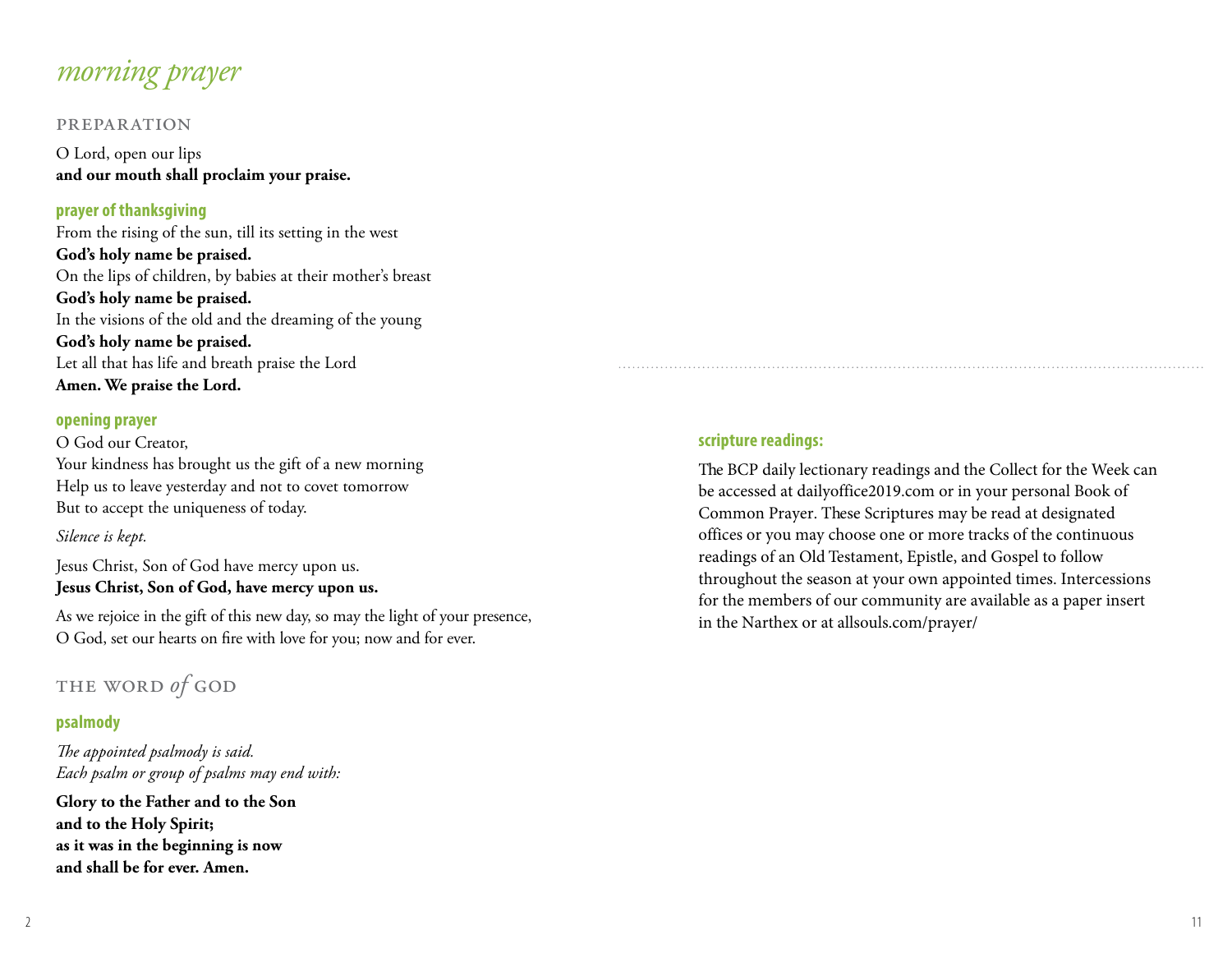Slow us down to listen Before the journey begins … Before the wanderlust calls us … Before the wilderness beckons and breaks our searching spirits … Slow us down O Lord, We ask it for your own name's sake. *Amen*.

#### instructions for use:

#### *in group or family settings:*

The booklet has been designed for individual or group use. When praying by yourself use you may want to substitute a singular personal pronoun where there are plural, for instance use "I" rather than "we." If praying together in a group setting the bold and unbolded text may be read alternating between a leader and a group or two groups. Prayers are intended to be read in unison, and Psalms and Canticles may be read either in unison or alternating verses between two groups or a group and a leader. The asterisk indicates the alternating verses and where a pause (*a selah*) may take place.

*Midday Prayer* may be shortened to serve as a brief time of prayer before the noonday meal.

*Compline* is to be prayed at the end of the day. An alternative order for Compline is provided in this booklet, adapted from the Iona Community. For the ACNA Book of Common Prayer Evening Prayer or Compline please visit dailyprayer2019.com.

### **canticle**

*A Song of God's Praise* 

O God, you are my God; eagerly I seek you; \* my soul is athirst for you. My flesh also faints for you,  $*$ as in a dry and thirsty land where there is no water. So would I gaze upon you in your holy place, \* that I might behold your power and your glory. Your loving-kindness is better than life itself  $*$ and so my lips shall praise you. I will bless you as long as I live \* and lift up my hands in your name. My soul shall be satisfied, as with marrow and fatness,  $*$ and my mouth shall praise you with joyful lips, When I remember you upon my bed  $*$ and meditate on you in the watches of the night. For you have been my helper \* and under the shadow of your wings will I rejoice. My soul clings to you; \* your right hand shall hold me fast. *Psalm 63.1-9*

**Glory to the Father and to the Son and to the Holy Spirit; as it was in the beginning is now and shall be for ever. Amen.**

#### **scripture reading**

*One or more readings appointed for the day are read. T e reading(s) may be followed by a time of meditation and this response:*

Your salvation is near to those who fear you; that glory may dwell in our land. **Your salvation is near to those who fear you; that glory may dwell in our land.** Mercy and truth have met together; righteousness and peace have kissed each other. That glory may dwell in our land. Glory to the Father and to the Son and to the Holy Spirit. **Your salvation is near to those who fear you; that glory may dwell in our land.** *Psalm 85*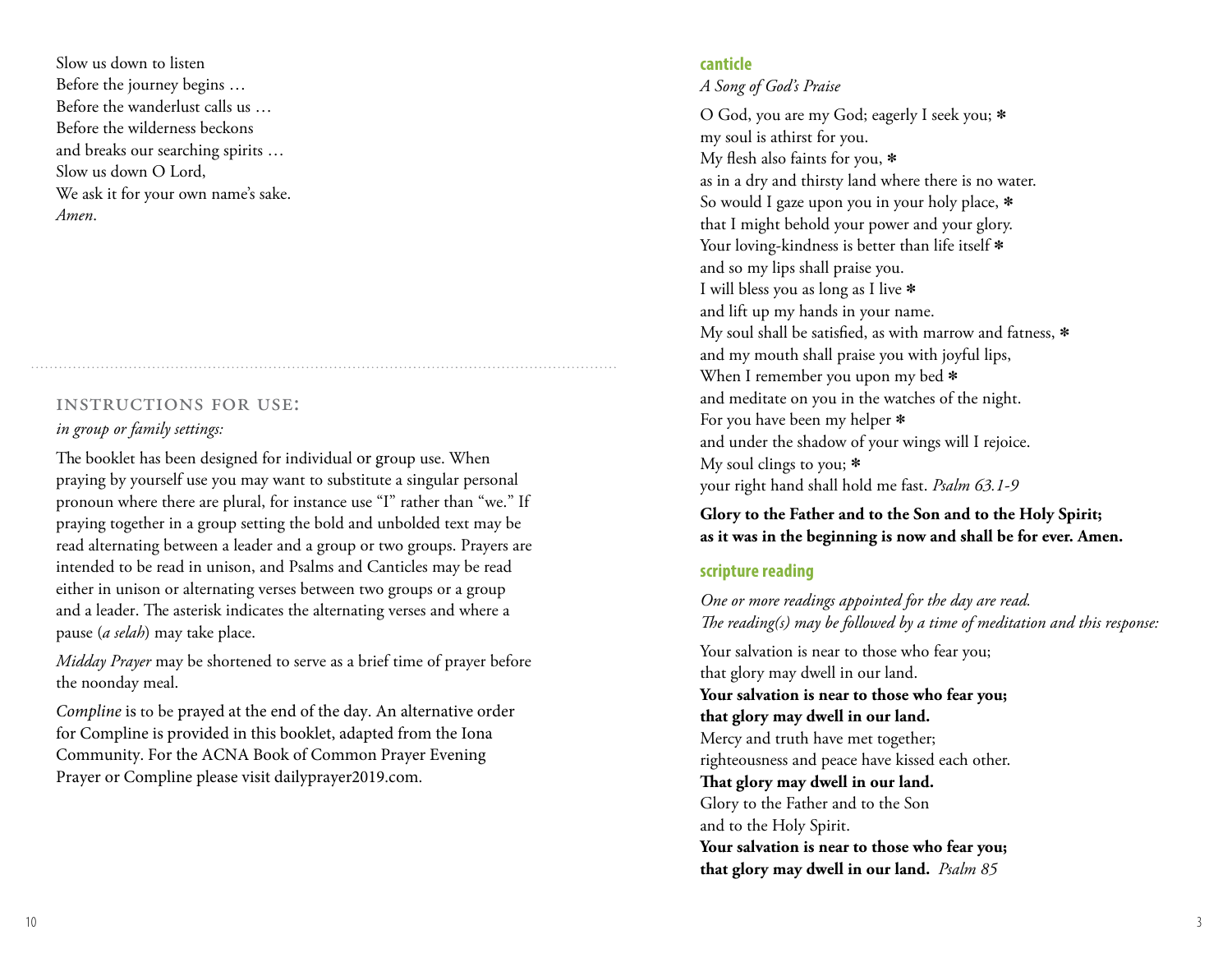### The Gospel Canticle my be read following Gospel or *New Testament reading, especially in group settings*

### **gospel canticle: the benedictus (the song of zechariah)**

Blessed be the Lord the God of Israel, \* who has come to his people and set them free. He has raised up for us a mighty Saviour, \* born of the house of his servant David. Through his holy prophets God promised of old  $\ast$ to save us from our enemies, from the hands of all that hate us, To show mercy to our ancestors, \* and to remember his holy covenant. This was the oath God swore to our father Abraham:  $\ast$ to set us free from the hands of our enemies, Free to worship him without fear,  $*$ holy and righteous in his sight all the days of our life. And you, child, shall be called the prophet of the Most High, \* for you will go before the Lord to prepare his way, To give his people knowledge of salvation \* by the forgiveness of all their sins. In the tender compassion of our God \* the dawn from on high shall break upon us, To shine on those who dwell in darkness and the shadow of death, \* and to guide our feet into the way of peace. *Luke 1.68-79*

#### prayers

### **thanksgivings and intercessions** are offered

*Silence is kept.*

### **the collect of the week** *or the following is said*

Kindle in our hearts, O God, the flame of love which never ceases, that it may burn in us, giving light to others. May we shine for ever in your temple, set on fire with your eternal light, even your Son Jesus Christ, our Saviour and our Redeemer.



### **for morning or noonday prayer**

Oh God of life, of all life and each life, We lay our lives before you. We give our lives to you, From whom nothing in us is hidden. You are before us, God, you are behind; You are around us, God, you are within.

Oh God of life, you know the secret thoughts of every heart. We bring the faith that is in us, and the doubt; We bring the joy that is in us, and the sorrow.

Oh God of life, you are in the light, and in the darkness. We bring the knowledge that is in us, and the ignorance; We bring the hope that is it is, and the despair.

Oh God of life, O generous Spirit, Renew us with your life, Today, tomorrow, and always. *Amen* .

#### **slow us down to listen**

Slow us down to listen Still our restless spirits … Calm our racing minds … Centre our being … Let our longing linger. Let it take root and create a beautiful yearning space that has the time to ache … Slow us down for prayer Silence the siren voices … Wait for our weary wanting to meet our need and find common ground ... Hold back the driving beat of our hearts and let the drums of our internal wars fall silent …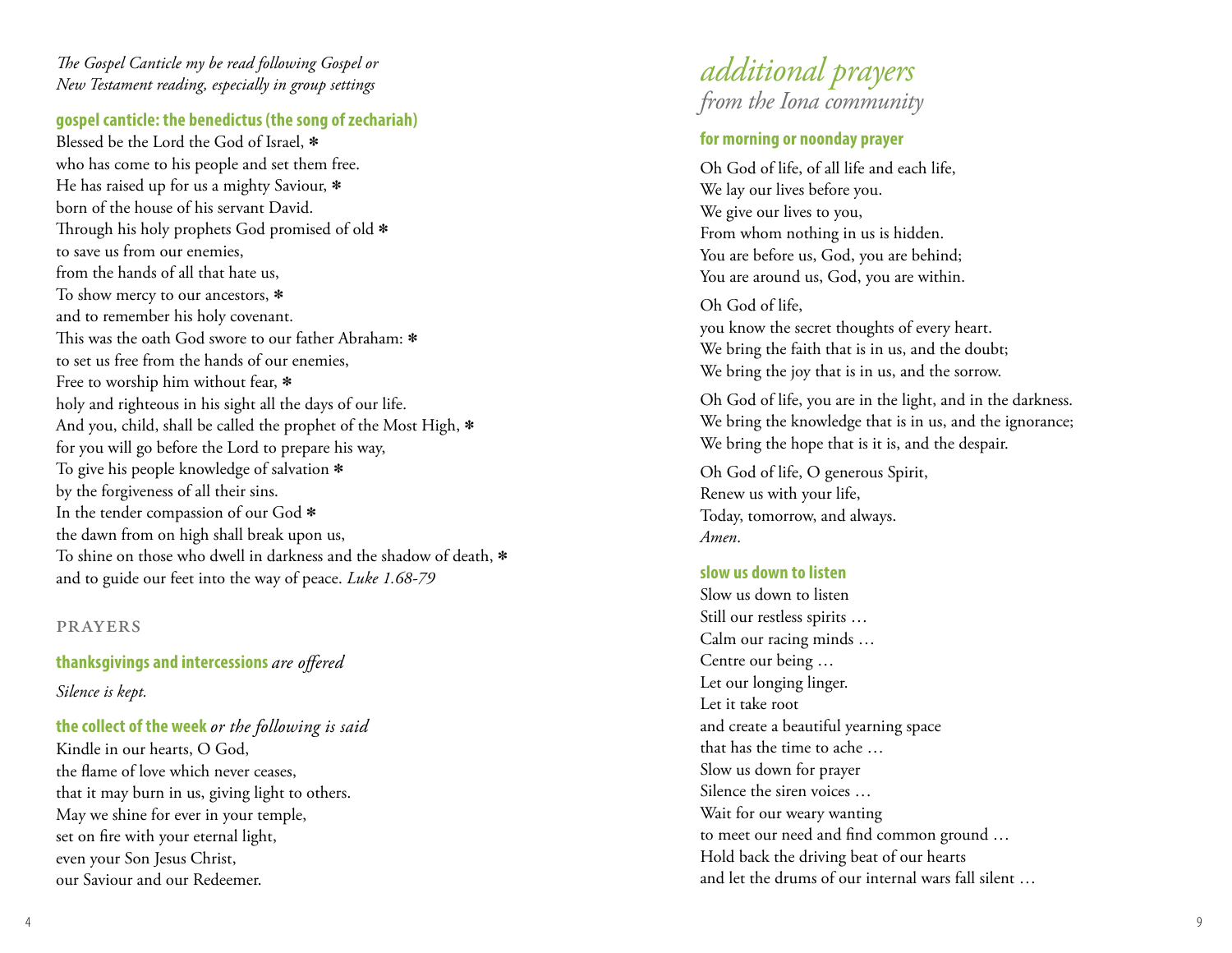We bring ourselves to God that we might grow in generosity of spirit, clarity of mind, and warmth of affection:

#### THE CONCLUSION

### **the nunc dimittis (the song of simeon)**

Now, Lord, you let your servant go in peace: your word has been fulfilled. My own eyes have seen the salvation which you have prepared in the sight of every people; A light to reveal you to the nations and the glory of your people Israel. *Luke 2.29-32*

**Glory to the Father and to the Son and to the Holy Spirit; as it was in the beginning is now and shall be for ever. Amen.**

Oh God of all gods, Grant us your light this night, Your grace as we sleep, Your joy in the morning And let us be made pure in the well of your health. Jesus Christ, Son of Mary Holy Spirit, Light of Life, Shield and sustain us and all our dear ones this night and every night. *Amen*.

† In the name of the Father, and of the Son, and of the Holy Spirit. Amen

### **the lord 's prayer** *is said*

### THE CONCLUSION

Lord God, almighty and everlasting Father, you have brought us in safety to this new day: Preserve us with your mighty power, that we may not fall into sin, nor be overcome by adversity; and in all we do, direct us to the fulfillingofy  $\,$  our purpose; through Jesus Christ our Lord. *Amen* .

*a brief order for midday prayer*

### preparation

### **praise**

I bind unto myself today the strong name of the Trinity, by invocation of the same, the Thr ee in One, and One in Thr ee. Of whom all nature hath creation; eternal Father, Spirit, Word: Praise to the Lord of my salvation, salvation is of Christ the Lord. *from St Patrick's Breastplate*

# the word *of* god

*A psalm or reading from the Daily Lectionary is read.* 

### prayers

### **invocation**

O God of peace, who hast taught us that in returning and rest we shall be s av e d, in quietness and in confidence shall be our strength: By the might of thy Spirit lift us, we pray thee, to thy presence, where we may be still and know that thou art God; through Jesus Christ our Lord. *A m en .*

*Silence is kept.*